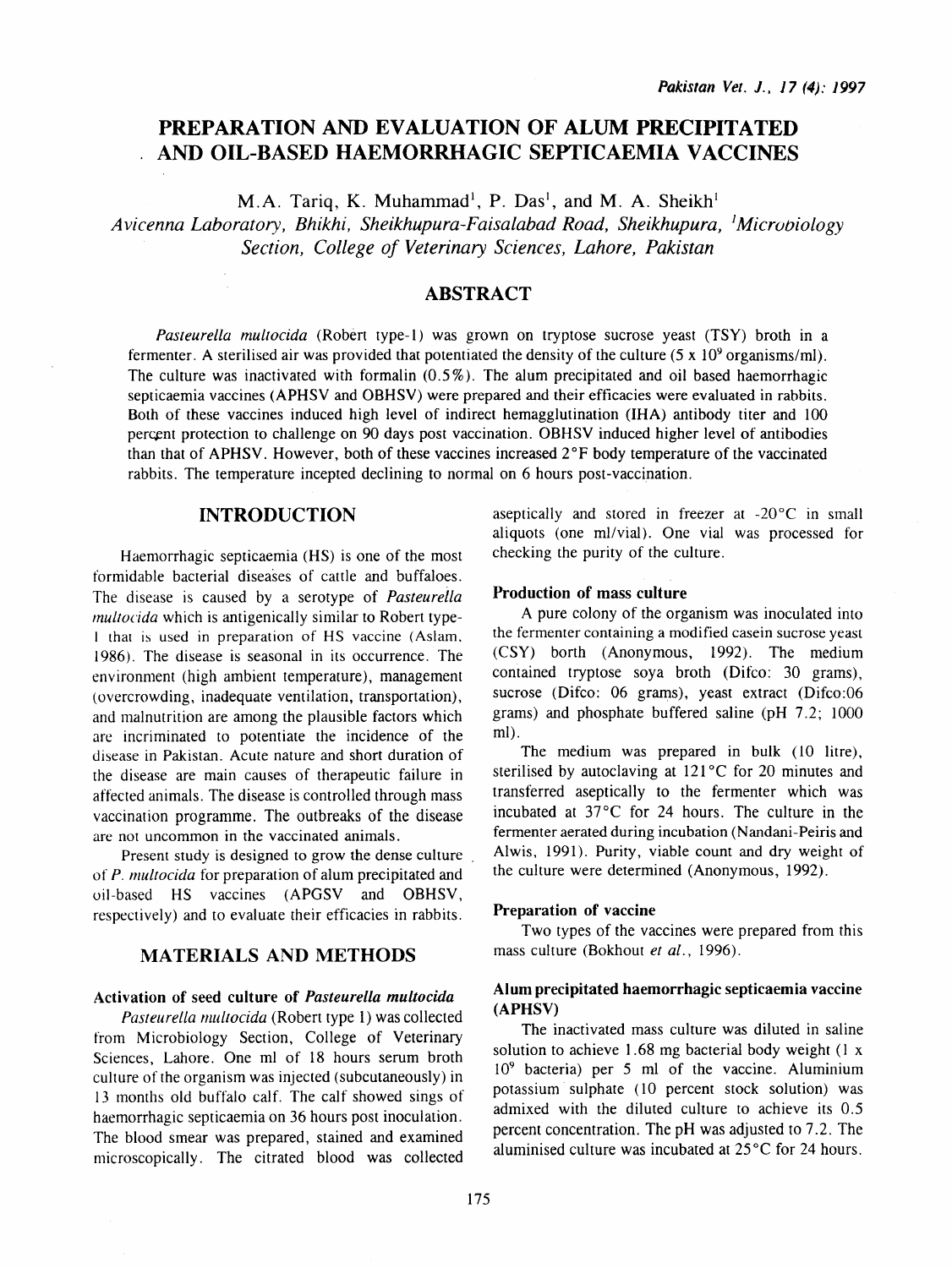#### Oil-based haemorrhagic septicaemia vaccine (OBHSV)

One part of the formalin inactivated dense culture  $(1.68 \text{ mg bacterial body weight or } 5 \times 10^9 \text{ bacteria per})$ ml) was admixed with 4 part of the oil-base. The oil base was composed of Span-80 (40 ml), liquid paraffin (950 ml) and Tween 80 (10 ml). The mixture was blended for 3 minutes.

Safety of the vaccines was evaluated in rabbits. Two ml of each of the vaccines was injected to each of the five rabbits and the reaction was recorded for 7 days. No mortality indicated the safety of the vaccines.

#### Efficacy trial of the vaccines

The efficacy trial of each vaccine was conducted on the adult rabbits. The rabbits free from antibodies against *P. multocida* were randomly divided into three test groups, i.e., A, B, C (each having 5 rabbits) and one control group. i.e., D. The rabbits in group D were subdivided into D-1 and D-2 (each having 5 rabbits).

These rabbits were vaccinated as follows:

|             | Group A & B: Two ml of APHSV was injected                    |
|-------------|--------------------------------------------------------------|
|             | (subcutaneously) to each of the rabbits.                     |
| Group $C$ : | Two ml of the OBHSV was injected                             |
|             | (substaneously) to each of the rabbits.                      |
| Group $D$ : | The rabbits of this group served as<br>unvaccinated control. |

The body temperature of the test and control rabbits were recorded at 0, 2, 4 and 6 hours post injection. The blood samples were collected on 0, 15, 30, 45, 60, 75 and 90 days postvaccination. The serum was separated from each sample and was stored in properly labelled vials at -20°C. These sera were titrated for indirect hemagglutinating (IHA) antibodies (Bain *et al.,*  1982). The data regarding IHA antibody titers were processed for calculation of GMT for comparative efficacy of the vaccines (Villages and Purchase, 1989).

The rabbits of group A and D-1 (non-vaccinated control) were challenged on 45 days post vaccination while rabbits of group B, C, and D-2 were challenged on 90 days post vaccination with one ml of culture containing 10<sup>9</sup> virulent bacteria. The challenged rabbits were examined for 7 days post infection.

# RESULTS AND DISCUSSION

Haemorrhagic septicaemia is a seasonal problem and is controlled by mass vaccination programmes before rainy seasons. Outbreaks in the animals vaccinated with bacterin are not uncommon. lmmune response to the bacterin is poor and is of short duration. Immune response in the vaccinated animals is required against outermost component of the bacterial body. i. c. capsule. The capsule of P. *multocida* is composed of mainly lipopolysaccharide (LPS) and of minor fraction of proteins (Bain el *al.,* 1982). LPS induces 8 cell response and can't be presented along with  $MHC-H$ antigen (Immune associated antigen-Ia) by 'antigen presenting cells (APC) of the animal body, and hence the responsive  $\overline{B}$  cells (plasma cells) can't get cooperation of T cells for enhanced antibody production. The B cell response to LPS is primary and the immunity is of low level and short duration (Abbas et al., 1991). This property of the LPS in bacterin necessitated the farmers to vaccinate their animals quarterly. There is a minor fraction of bacterial proteins in the capsule, immunity against' what can be potentiated by having it in required level in the dose and adding adjuvants in the bacterin. In the present study, use of enrichment media in the fermented and provision of fresh filtered air during incubation resulted 5 x 10 bacteria or 1. 68. mg bacterial dry weight per ml of the culture. These results are in agreement with Afzal and Muneer (1990).

The protein antigens in the oil-based vaccines are processed and presented by APC to specific T cells. The T cells produced interleukins which potentiate the response of the LPS specific plasma cells, induce LPS specific memory cells, and immunoglobulin (Ig) switching over. The production of interleukins is antigen specific but their action is antigen non-specific (Hamblin, 1988). The induction of protein specific interleukins presumably potentiated the activity of LPS primed B-cells and induced a high level of antibody response of animals to the adjuvant containing vaccines (Table 1). In the APHSV vaccinated rabbits, the peak level of IHA antibodies (GMT 1 : 55.7) was achieved on 45 days post-vaccination and then the titer started declining that was 24.3 on 90 days post vaccination. All the vaccinated rabbits showed 100 per cent protection to challenge infection on 45 or 90 days post vaccination. In case of OBHSV vaccinated rabbits, the antibody titer gradually increased upto 90 days after vaccination. All the OBHSV vaccinated rabbits displayed 100 per cent protection to challenge infection on three months post-vaccination. From the increasing trend of antibodies in the OBHSV vaccinated rabbits (Table 1), it can be inferred that these rabbits may remain immunised for one year. These results are in agreement to those of Afzal and Muneer (1990) who recorded higher titer in rabbits vaccinated with OBHSV or combined oil based vaccine containing *P. multocida*  and foot and mouth disease virus.

There are limitations of the adjuvant containing HS vaccines. Table 2 indicates that these vaccines induced phrogenicity in the vaccinated rabbits which might he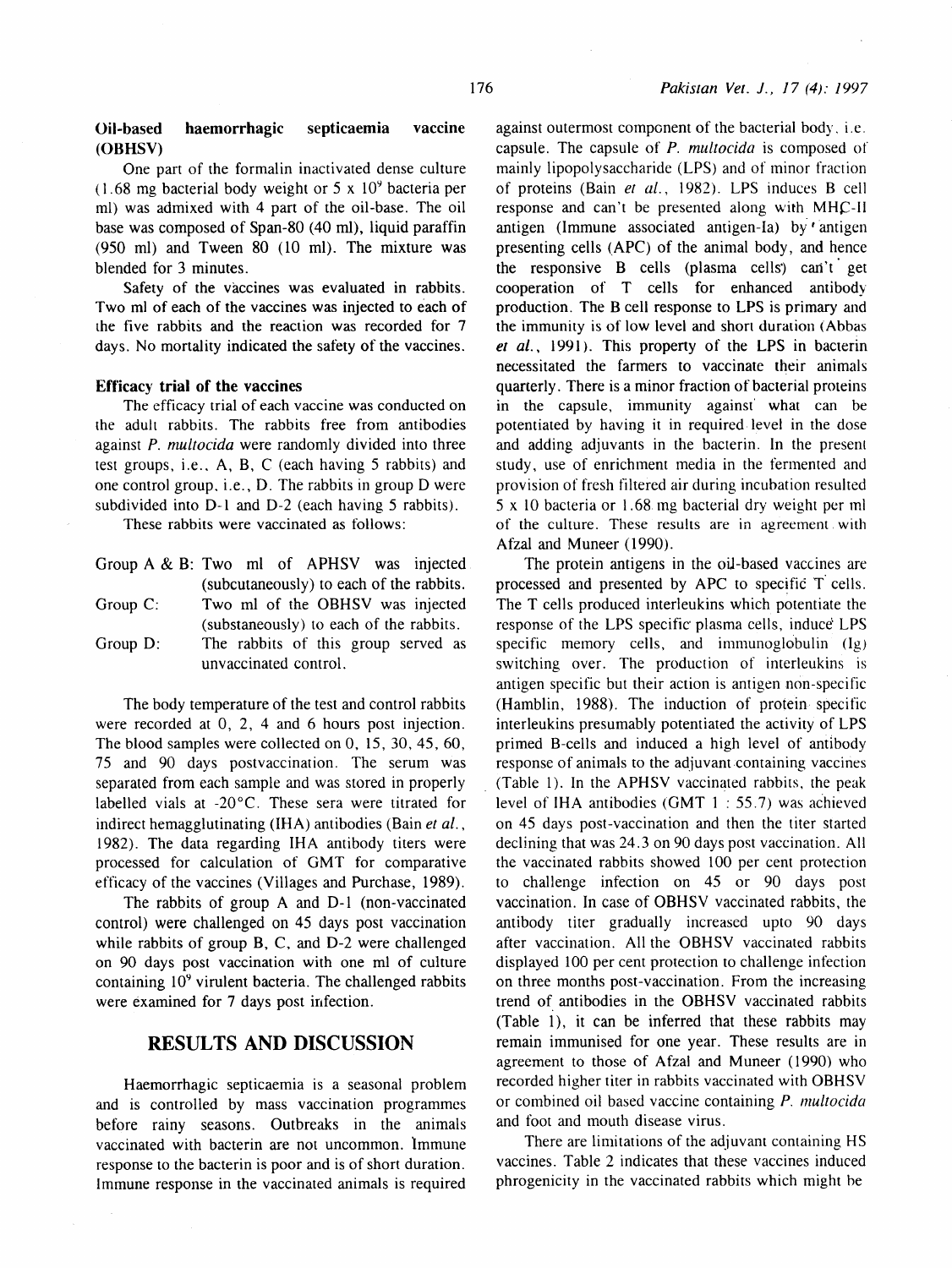| Type of<br>vaccine | Days post-<br>vaccination | Distribution of rabbits on the basis of indirect haemagglutin-ating antibody titre |                  |                  |                |                |                         |                  |            |  |
|--------------------|---------------------------|------------------------------------------------------------------------------------|------------------|------------------|----------------|----------------|-------------------------|------------------|------------|--|
|                    |                           | $2^{0}$                                                                            | 2 <sup>2</sup>   | $2^{-3}$         | 2 <sup>4</sup> | $2^{\cdot 5}$  | $2^{.6}$                | $2 - 7$          | <b>GMT</b> |  |
| <b>APHSV</b>       | $\theta$                  | 5                                                                                  | $\theta$         | $\theta$         | $\theta$       | $\Omega$       | $\overline{0}$          | $\theta$         | 0.00       |  |
|                    | 15                        | 0                                                                                  | $\theta$         |                  | 2              | $\overline{2}$ | $\theta$                | $\mathbf 0$      | 18.4       |  |
|                    | 30                        | $\theta$                                                                           | $\overline{0}$   | $\theta$         |                | $\overline{2}$ | $\overline{c}$          | $\boldsymbol{0}$ | 36.8       |  |
|                    | 45                        | $\theta$                                                                           | $\boldsymbol{0}$ | $\theta$         | $\theta$       |                | $\overline{2}$          | $\overline{2}$   | 73.3       |  |
| <b>APHSV</b>       | $\theta$                  | 5                                                                                  | $\bf{0}$         | $\theta$         | $\theta$       | $\theta$       | $\theta$                | $\theta$         | 00.0       |  |
|                    | 15                        | 0                                                                                  | 0                |                  | 3              |                | $\mathbf{0}$            | 0                | 16.0       |  |
|                    | 30                        | 0                                                                                  | 0                | 0                |                | 2              | 2                       | $\mathbf 0$      | 36.8       |  |
|                    | 45                        | 0                                                                                  | 0                | 0                | $\left($       | 2              | 2                       |                  | 55.7       |  |
|                    | 60                        | 0                                                                                  | 0                | 0                | $\theta$       | 2              | 3                       | 0                | 48.5       |  |
|                    | 75                        | 0                                                                                  | 0                | $\theta$         | $\cup$         | 4              |                         | 0                | 36.8       |  |
|                    | 90                        | 0                                                                                  | 0                | $\theta$         | 2              | 3              | $\overline{0}$          | $\theta$         | 24.3       |  |
| OBHSV              | $\overline{0}$            | 5.                                                                                 | $\theta$         | $\boldsymbol{0}$ | $\overline{0}$ | $\theta$       | $\overline{0}$          | $\theta$         | 00.0       |  |
|                    | 15                        | 0                                                                                  | 0                | 4                |                | $\mathbf{0}$   | $\overline{0}$          | 0                | 09.0       |  |
|                    | 30                        | 0                                                                                  | 0                |                  | 4              | $\theta$       | 0                       | 0                | 13.9       |  |
|                    | 45                        | 0                                                                                  | 0                | 0                | ำ              | 3              | 0                       | 0                | 24.3       |  |
|                    | 60                        | 0                                                                                  | $\theta$         | 0                |                | 3              |                         | 0                | 32.0       |  |
|                    | 75                        | $\theta$                                                                           | $\theta$         | 0                | 0              | 3              | 2                       | 0                | 42.2       |  |
|                    | 90                        | 0                                                                                  | 0                | 0                | $\theta$       | $\overline{c}$ | $\overline{\mathbf{3}}$ | 0                | 48.5       |  |

Tahle I: Anribody response of rabbits to alum precipitated and oil-based *Pasteurella multocida* vaccines

 $=$  Alum Precipitated Haemorrhagic Septicaemia Vaccine  $OBHSV =$  Oil-based Haemorrhagic Septicaemia Vaccine

Table 2: Phyrogensis in rabbits vaccinated with haemorrhagic septicaemia vaccines (Temperature=mean+SD, °F).

| Group of rabbits      |                                      | Time post-vaccination (hours)          |                                          |                                      |  |
|-----------------------|--------------------------------------|----------------------------------------|------------------------------------------|--------------------------------------|--|
| $n=5$ in each group   | - 0                                  |                                        |                                          | <sub>n</sub>                         |  |
| <b>CONTROL</b>        | $101.44 + 0.39a$                     | $101.60 + 0.51a$                       | 101.56 $\pm$ 0.36a                       | $101.36 + 0.26a$                     |  |
| APHSV<br><b>OBHSV</b> | $101.36 + 0.96a$<br>$101.16 + 0.79a$ | $102.40 + + 1.09a$<br>$103.28 + 0.54b$ | $102.92 \pm 0.84b$<br>$103.32 \pm 0.39b$ | $102.12 + 0.27b$<br>$102.24 + 0.35b$ |  |

The figures in each columns having similar superscripts are not significantly different  $(P<0.01)$ .

due to high contents of bacterial LPS (Tortora et al., 1989). However, further studies are required to im estigate the dose level of the adjuvant comaining vaccines with minimum phyrogenicity and maximum immunogenicity in domestic animals.

This study indicated that OBHSV can induce higher level of antibodies than APHSV. Moreover, the rabbits are a) quite susceptible to *P. multocida* infection, b) responsive to the adjuvant containing bacterial vaccines and c) can be used to evaluate the phyrogenicity of the LPS containing vaccines. This study is in agreement with Jaiswal et al. (1983) who found rabbits as good

experimental animals for production of disease/immunity or for evaluation of pyrogenicity of the bacterial vaccines.

### **ACKNOWLEDGEMENTS**

The authors are highly grateful to Chief Executive of Avicenna Laboratories, Bhikhi, Sheikhupura who funded the project and provided all laboratory facilities for executing the experimental work in the best interest of livestock industry.